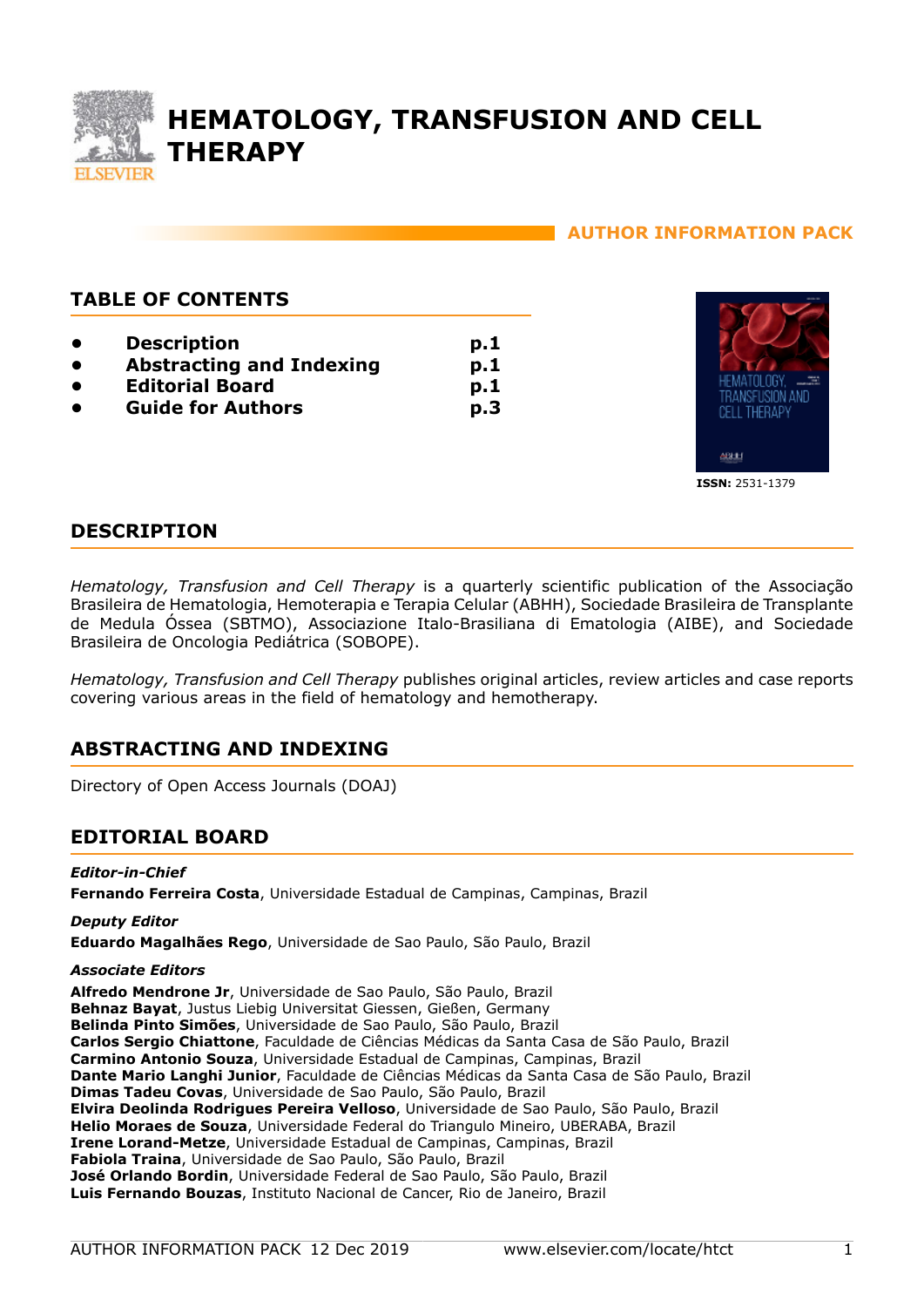**Marcelo Pasquini**, Medical College of Wisconsin, Milwaukee, United States **Marcio Nucci**, Universidade Federal do Rio de Janeiro, Rio de Janeiro, Brazil **Marcos Borato Viana**, Universidade Federal de Minas Gerais, Belo Horizonte, Brazil **Marcos de Lima**, UH Cleveland Medical Center, Cleveland, United States **Margareth Castro Ozelo**, Universidade Estadual de Campinas, Campinas, Brazil **Maria Helena Pitombeira**, Universidade Federal do Ceara, Fortaleza, Brazil **Maria Stella Figueiredo**, Universidade Federal de Sao Paulo, São Paulo, Brazil **Marilda De Souza Gonçalves**, Gonçalo Moniz Institute, Oswaldo Cruz Foundation, Salvador, Brazil **Nelson Hamerschlak**, Hospital Israelita Albert Einstein, São Paulo, Brazil **Nelson Spector**, Universidade Federal do Rio de Janeiro, Rio de Janeiro, Brazil **Nicola Conran**, Universidade Estadual de Campinas, Campinas, Brazil **Paulo Sérgio da Silva Santos**, Universidade de São Paulo, Bauru, Brazil **Roberto Passetto Falcao**, Universidade de Sao Paulo, São Paulo, Brazil **Sara Teresinha Olalla Saad**, Universidade Estadual de Campinas, Campinas, Brazil **Silvia Maria Meira Magalhães**, Universidade Federal do Ceara, Fortaleza, Brazil **Suely Meireles Rezende**, Universidade Federal de Minas Gerais, Belo Horizonte, Brazil **Rodrigo Tocantins Calado**, Universidade de Sao Paulo, São Paulo, Brazil **Valder Arruda**, Children's Hospital of Philadelphia, Philadelphia, United States **Vania Tietsche de Moraes Hungria**, Faculdade de Ciências Médicas da Santa Casa de São Paulo, Brazil **Vanderson Rocha**, Oxford University Hospitals NHS Foundation Trust, Oxford, United Kingdom

#### *Editorial Board*

**Alois Gratwohl**, Universitat Basel, Basel, Switzerland **Alvaro Urbano-Ispizua**, Universitat de Barcelona, Barcelona, Spain **Andrea Bacigalupo**, Policlinico Gemelli, Universita' Cattolica, Rome, Italy **Angelo Maiolino**, Universidade Federal do Rio de Janeiro, Rio de Janeiro, Brazil **Antonio Fabron Júnior**, Faculdade de Medicina de Marilia, Marília, SP, Brazil **Christian Gisselbrecht**, Hospital Saint-Louis, Paris, France **Corrado Tarella**, University of Turin, Torino, Italy **Daniel Tabak**, Instituto Nacional de Câncer, Rio de Janeiro, Brazil **David Gomez Almaguer**, UNIVERSIDAD AUTONOMA DE NUEVO LEON, San Nicolas De Los Garza, Mexico **Elbio D'Amico**, Universidade de Sao Paulo, São Paulo, Brazil **Enric Carreras**, Hospital Clinic de Barcelona, Barcelona, Spain **Eugenia Maria Amorim Ubiali**, Universidade de Sao Paulo, São Paulo, Brazil **Frederico Luiz Dulley**, Universidade de Sao Paulo, São Paulo, Brazil **Gino Santini**, IRCCS Azienda Ospedaliera Universitaria San Martino - IST Istituto Nazionale per la Ricerca sul Cancro, Genova, Italy **Guillermo Dighiero**, Universidad de Montevideo, Montevideo, Uruguay **Guillermo Ruiz-Arguelles**, UNIVERSIDAD POPULAR AUTONOMA DEL ESTADO DE PUEBLA A.C., Puebla, Mexico **Jesus Fernando San Miguel**, Hospital Universitario de Salamanca, Salamanca, Spain **João Carlos Pina Saraiva**, Universidade Federal de Pernambuco, Recife, Brazil **Laércio de Melo**, Associação Brasileira de Hematologia, Hemoterapia e Terapia Celular, São Paulo, Brazil **Lílian Maria Castilho**, Universidade Estadual de Campinas, Campinas, Brazil **Linamara Rizzo Battistella**, Universidade de Sao Paulo, São Paulo, Brazil **Lucia Mariano da Rocha Silla**, Hospital de Clínicas de Porto Alegre, Porto Alegre, Brazil **Marcos Antonio Zago**, Universidade de Sao Paulo, São Paulo, Brazil **Maria de Lourdes Chauffaille**, Universidade Federal de Sao Paulo, São Paulo, Brazil **Maria do Socorro P. de Oliveira**, Instituto Nacional de Cancer, Rio de Janeiro, Brazil **Mario Cazzola**, University of Rome Tor Vergata, Roma, Italy **Mary Evelyn Flowers**, Fred Hutchinson Cancer Research Center, Seattle, USA **Nelson Abrahin Fraiji**, Fundacao de Hematologia e Hemoterapia do Amazonas, MANAUS, Brazil **Nelson Chao**, Duke University, Durham, United States **Paul Ness**, Johns Hopkins School of Medicine, Baltimore, United States **Pedro Enrique Dhorlliac-Llacer**, Universidade de Sao Paulo, São Paulo, Brazil **Paulo Cesar Naoum**, Academia de Ciência e Tecnologia, São José do Rio Preto, Brazil **Raul Gabus**, Universidad de Montevideo, Montevideo, Uruguay **Raul Ribeiro**, Saint Jude Children's Research Hospital, Memphis, United States **Ricardo Pasquini**, Universidade Federal do Paraná, Curitiba, Brazil **Richard Burt**, Northwestern University Feinberg School of Medicine, Chicago, United States **Sergio A. Giralt**, Memorial Sloan Kettering Cancer Center, New York, United States **Vicente Odone Filho**, Universidade de Sao Paulo, São Paulo, Brazil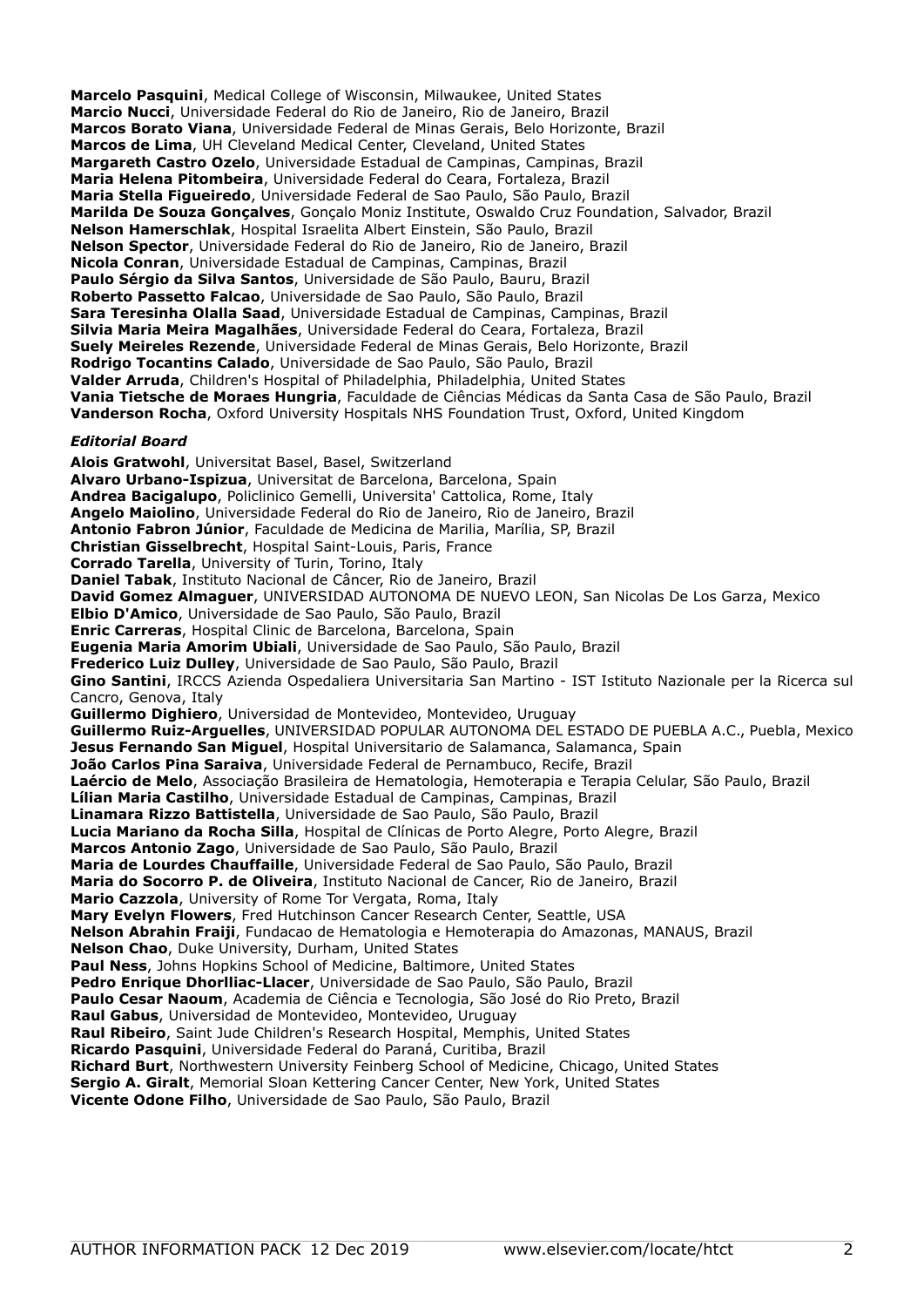## <span id="page-2-0"></span>**GUIDE FOR AUTHORS**

## **INTRODUCTION**

**Hematology, Transfusion and Cell Therapy**, the official scientific publication of the Associação Brasileira de Hematologia, Hemoterapia e Terapia Celular, aims to promote scientific development in Hematology, Transfusion Medicine and related areas. All manuscripts, after initial acceptance by the editors, will be sent for analysis by two peer reviewers. Anonymity is guaranteed throughout the evaluation process. When considered necessary, a list of modifications will be sent to authors to correct their work or justify their decision not to do so.

The responsibility for opinions expressed in articles is solely that of the authors.

## *Types of article*

The journal publishes the following sections: Original Article, Special Article, Review Article,Updates in the Specialty, Case report, Letter to the Editor, Images in Clinical Hematology, Editorial, Scientific Comment and What is the Evidence. Other types of publications of interest in the area will be published at the discretion of the editors.

•**Original Article:** Used to publish the results of scientific research, it must be original and should comprise the following: Introduction, Objective, Method, Results, Discussion, Conclusion and References. The work should not exceed 4000 words (including references), up to 6 authors, up to 7 tables, illustrations and photos and up to 30 references.

•**Special Article:** With the same structure as original articles, Original Articles are reclassified by the Editor depending on their importance.

•**Review Articles:** Narrative reviews addressing an important issue in the specialty. These articles should not exceed 5000 words (including references), a maximum of 7 tables, Figures and Photos and up to 60 references.

•**Update in the Specialty:** On a theme, method, treatment etc. It must contain a brief history of the topic, its current state of knowledge and the reasons for the work; study methods (data sources, selection criteria), hypotheses, study lines, etc., criteria similar to review articles.

•**Case Report:** It should have an introduction with a brief literature review, a description of the case showing significant results for the diagnosis and differential diagnoses (if any), discussion or comments and references. Case reports are not published with abstracts or keywords. It should not exceed 1800 words, two tables, illustrations and photographs, up to four authors and ten references. •**Letters to the Editor:** Maximum of 1000 words (including references), three authors, and two illustrations.

•**Images in Clinical Hematology:** Maximum 100 words, three authors and three references.

•**Scientific comments:** It will only be accepted by invitation of the editors.

## *Language*

All papers must be submitted in good English.

## *Submission checklist*

You can use this list to carry out a final check of your submission before you submit it to the journal for review. Please check the relevant section in this Guide for Authors for more details.

## **Ensure that the following items are present:**

One author has been designated as the corresponding author with contact details:

- E-mail address
- Full postal address

All necessary files have been uploaded: *Manuscript*:

• Keywords (when required)

- All figures (include relevant captions)
- All tables (including titles, description, footnotes)
- Ensure all figure and table citations in the text match the files provided

• Indicate clearly if color should be used for any figures in print

*Graphical Abstracts / Highlights files* (where applicable)

*Supplemental files* (where applicable)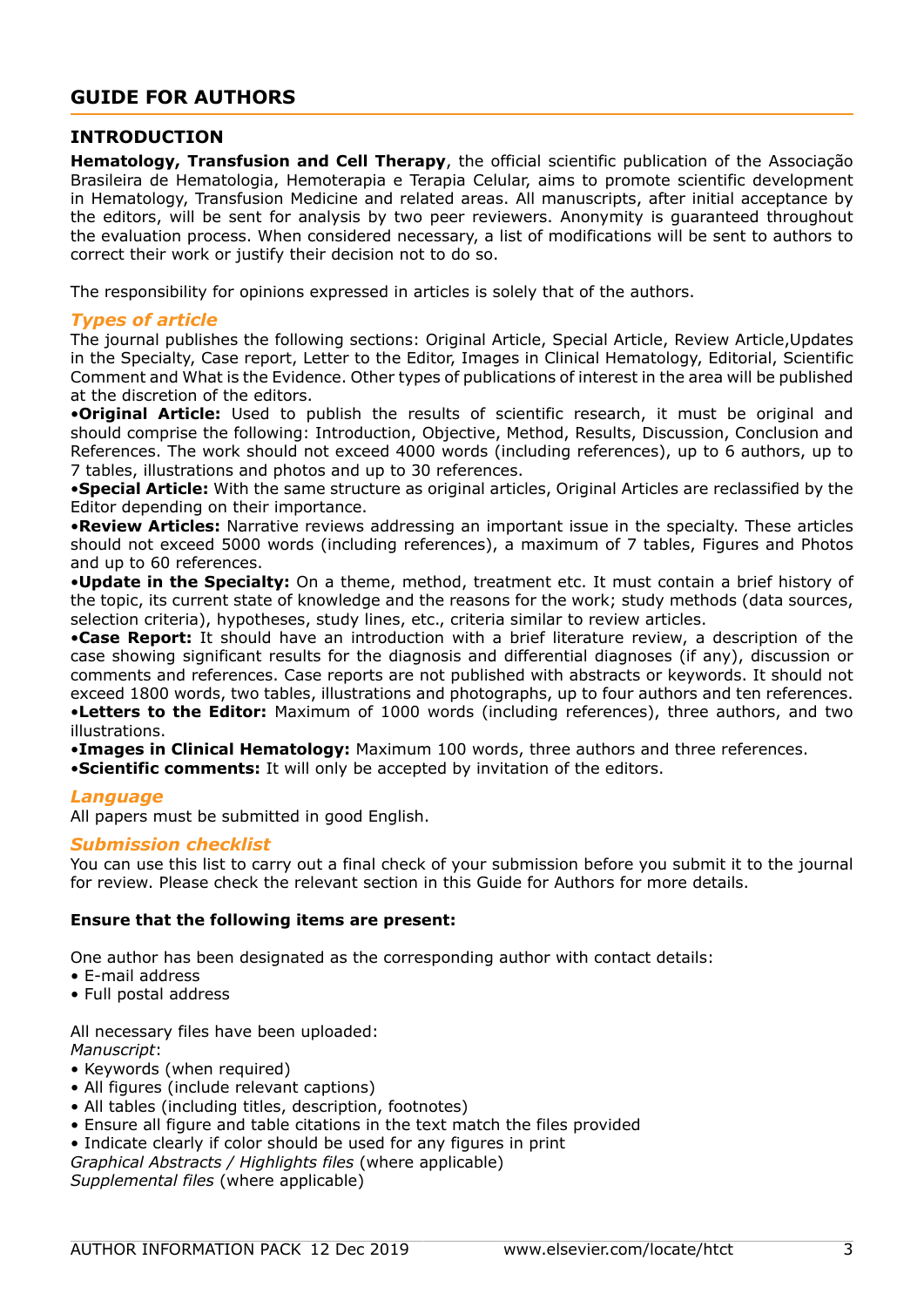Further considerations

- Manuscript has been 'spell checked' and 'grammar checked'
- All references mentioned in the Reference List are cited in the text, and vice versa

• Permission has been obtained for use of copyrighted material from other sources (including the Internet)

• A competing interests statement is provided, even if the authors have no competing interests to declare

- Journal policies detailed in this guide have been reviewed
- Referee suggestions and contact details provided, based on journal requirements

For further information, visit our [Support Center.](http://service.elsevier.com/app/home/supporthub/publishing/)

## **BEFORE YOU BEGIN**

## *Ethics in publishing*

Please see our information pages on [Ethics in publishing](https://www.elsevier.com/about/policies/publishing-ethics) and [Ethical guidelines for journal publication](https://www.elsevier.com/authors/journal-authors/policies-and-ethics).

## *Human and animal rights*

If the work involves the use of human subjects, the author should ensure that the work described has been carried out in accordance with [The Code of Ethics of the World Medical Association](https://www.wma.net/policies-post/wma-declaration-of-helsinki-ethical-principles-for-medical-research-involving-human-subjects/) (Declaration of Helsinki) for experiments involving humans; [Uniform Requirements for manuscripts submitted to](http://www.icmje.org) [Biomedical journals.](http://www.icmje.org) Authors should include a statement in the manuscript that informed consent was obtained for experimentation with human subjects. The privacy rights of human subjects must always be observed.

All animal experiments should comply with the [ARRIVE guidelines](http://www.nc3rs.org.uk/page.asp?id=1357) and should be carried out in accordance with the U.K. Animals (Scientific Procedures) Act, 1986 and associated guidelines, [EU](http://ec.europa.eu/environment/chemicals/lab_animals/legislation_en.htm) [Directive 2010/63/EU for animal experiments](http://ec.europa.eu/environment/chemicals/lab_animals/legislation_en.htm), or the National Institutes of Health guide for the care and use of Laboratory animals (NIH Publications No. 8023, revised 1978) and the authors should clearly indicate in the manuscript that such guidelines have been followed.

Experimental studies involving animals should be conducted according to the Ethical Principles for Animal Experimentation recommended by the National Council for the Control of Animal Experimentation (CONCEA, http://www.mct.gov.br/index.php/content/view/363950/ E\_book\_CONCEA.html), Brazilian Law No. 11.794/2008; or equivalent international guidelines. Authors should obtain previous approval from their local Institutional Committee for Ethics in Animal Experimentation or equivalent ethics committee. A statement of protocol approval from an Animal Ethics Committee (CEUA) or equivalent as well permit numbers must be included in the Methods section of the paper.

## *Declaration of conflicts of interest*

All authors must disclose any financial and personal relationships with other people or organizations that could inappropriately influence (bias) their work. Examples of potential conflicts of interest include employment, consultancies, stock ownership, honoraria, paid expert testimony, patent applications/ registrations, and grants or other funding. Authors must disclose any interests in two places: 1. A summary declaration of interest statement in the title page file (if double-blind) or the manuscript file (if single-blind). If there are no interests to declare then please state this: 'Declarations of interest: none'. This summary statement will be ultimately published if the article is accepted. 2. Detailed disclosures as part of a separate Declaration of Interest form, which forms part of the journal's official records. It is important for potential interests to be declared in both places and that the information matches. [More information.](http://service.elsevier.com/app/answers/detail/a_id/286/supporthub/publishing)

## *Submission declaration and verification*

Submission of an article implies that the work described has not been published previously (except in the form of an abstract, a published lecture or academic thesis, see '[Multiple, redundant or concurrent](https://www.elsevier.com/authors/journal-authors/policies-and-ethics) [publication](https://www.elsevier.com/authors/journal-authors/policies-and-ethics)' for more information), that it is not under consideration for publication elsewhere, that its publication is approved by all authors and tacitly or explicitly by the responsible authorities where the work was carried out, and that, if accepted, it will not be published elsewhere in the same form, in English or in any other language, including electronically without the written consent of the copyrightholder. To verify originality, your article may be checked by the originality detection service [Crossref](https://www.elsevier.com/editors/perk/plagiarism-complaints/plagiarism-detection) [Similarity Check.](https://www.elsevier.com/editors/perk/plagiarism-complaints/plagiarism-detection)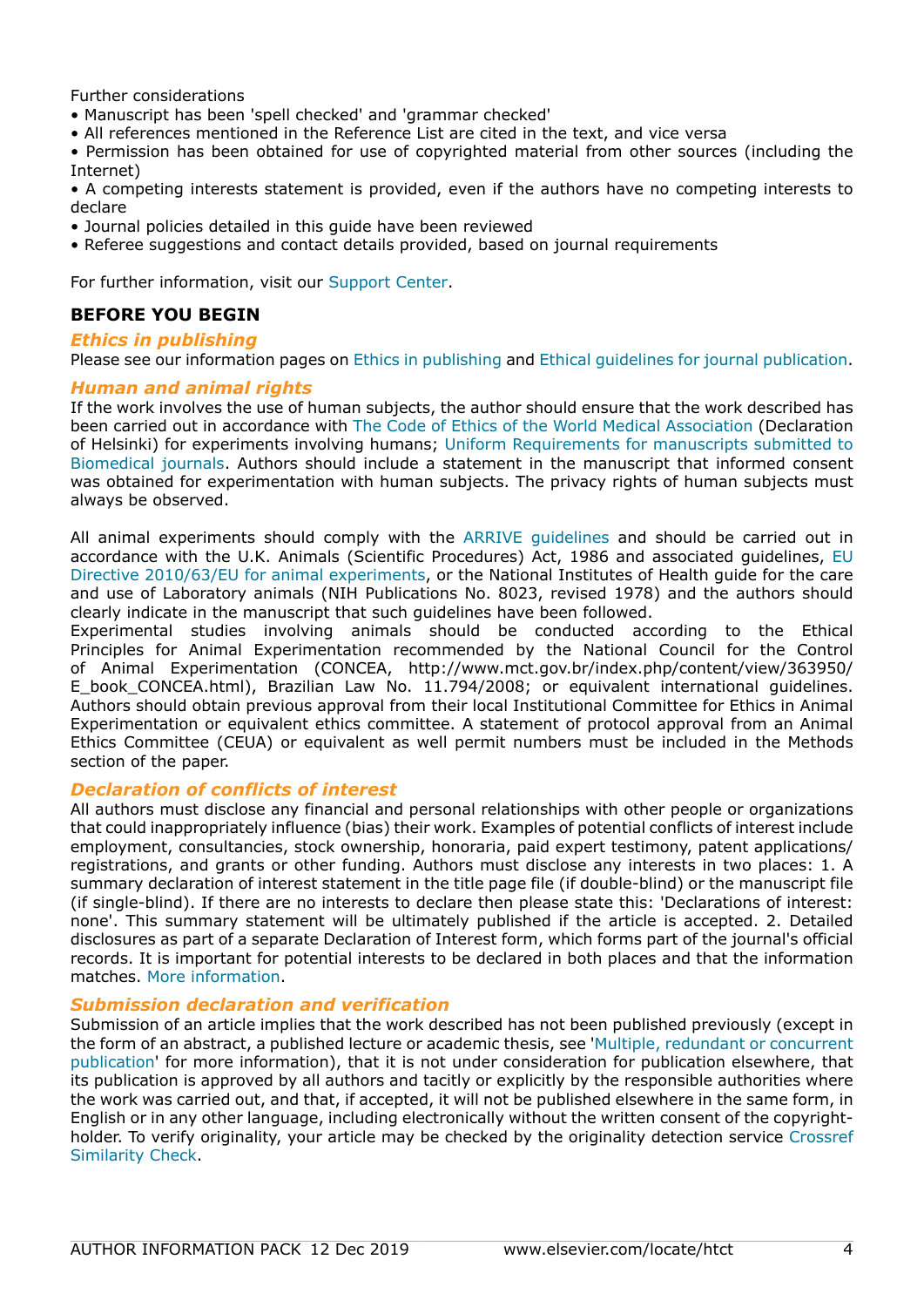## *Use of inclusive language*

Inclusive language acknowledges diversity, conveys respect to all people, is sensitive to differences, and promotes equal opportunities. Articles should make no assumptions about the beliefs or commitments of any reader, should contain nothing which might imply that one individual is superior to another on the grounds of race, sex, culture or any other characteristic, and should use inclusive language throughout. Authors should ensure that writing is free from bias, for instance by using 'he or she', 'his/her' instead of 'he' or 'his', and by making use of job titles that are free of stereotyping (e.g. 'chairperson' instead of 'chairman' and 'flight attendant' instead of 'stewardess').

## *Contributors*

Each author is required to declare his or her individual contribution to the article: all authors must have materially participated in the research and/or article preparation, so roles for all authors should be described. The statement that all authors have approved the final article should be true and included in the disclosure.

## *Authorship*

All authors should have made substantial contributions to all of the following: (1) the conception and design of the study, or acquisition of data, or analysis and interpretation of data, (2) drafting the article or revising it critically for important intellectual content, (3) final approval of the version to be submitted.

## *Changes to authorship*

Authors are expected to consider carefully the list and order of authors **before** submitting their manuscript and provide the definitive list of authors at the time of the original submission. Any addition, deletion or rearrangement of author names in the authorship list should be made only **before** the manuscript has been accepted and only if approved by the journal Editor. To request such a change, the Editor must receive the following from the **corresponding author**: (a) the reason for the change in author list and (b) written confirmation (e-mail, letter) from all authors that they agree with the addition, removal or rearrangement. In the case of addition or removal of authors, this includes confirmation from the author being added or removed.

Only in exceptional circumstances will the Editor consider the addition, deletion or rearrangement of authors **after** the manuscript has been accepted. While the Editor considers the request, publication of the manuscript will be suspended. If the manuscript has already been published in an online issue, any requests approved by the Editor will result in a corrigendum.

## *Clinical trial results*

In line with the position of the International Committee of Medical Journal Editors, the journal will not consider results posted in the same clinical trials registry in which primary registration resides to be prior publication if the results posted are presented in the form of a brief structured (less than 500 words) abstract or table. However, divulging results in other circumstances (e.g., investors' meetings) is discouraged and may jeopardise consideration of the manuscript. Authors should fully disclose all posting in registries of results of the same or closely related work.

## *Reporting clinical trials*

Randomized controlled trials should be presented according to the CONSORT guidelines. At manuscript submission, authors must provide the CONSORT checklist accompanied by a flow diagram that illustrates the progress of patients through the trial, including recruitment, enrollment, randomization, withdrawal and completion, and a detailed description of the randomization procedure. The [CONSORT](http://www.consort-statement.org) [checklist and template flow diagram](http://www.consort-statement.org) are available online.

## *Registration of clinical trials*

Registration in a public trials registry is a condition for publication of clinical trials in this journal in accordance with [International Committee of Medical Journal Editors](http://www.icmje.org) recommendations. Trials must register at or before the onset of patient enrolment. The clinical trial registration number should be included at the end of the abstract of the article. A clinical trial is defined as any research study that prospectively assigns human participants or groups of humans to one or more health-related interventions to evaluate the effects of health outcomes. Health-related interventions include any intervention used to modify a biomedical or health-related outcome (for example drugs, surgical procedures, devices, behavioural treatments, dietary interventions, and process-of-care changes). Health outcomes include any biomedical or health-related measures obtained in patients or participants, including pharmacokinetic measures and adverse events. Purely observational studies (those in which the assignment of the medical intervention is not at the discretion of the investigator) will not require registration.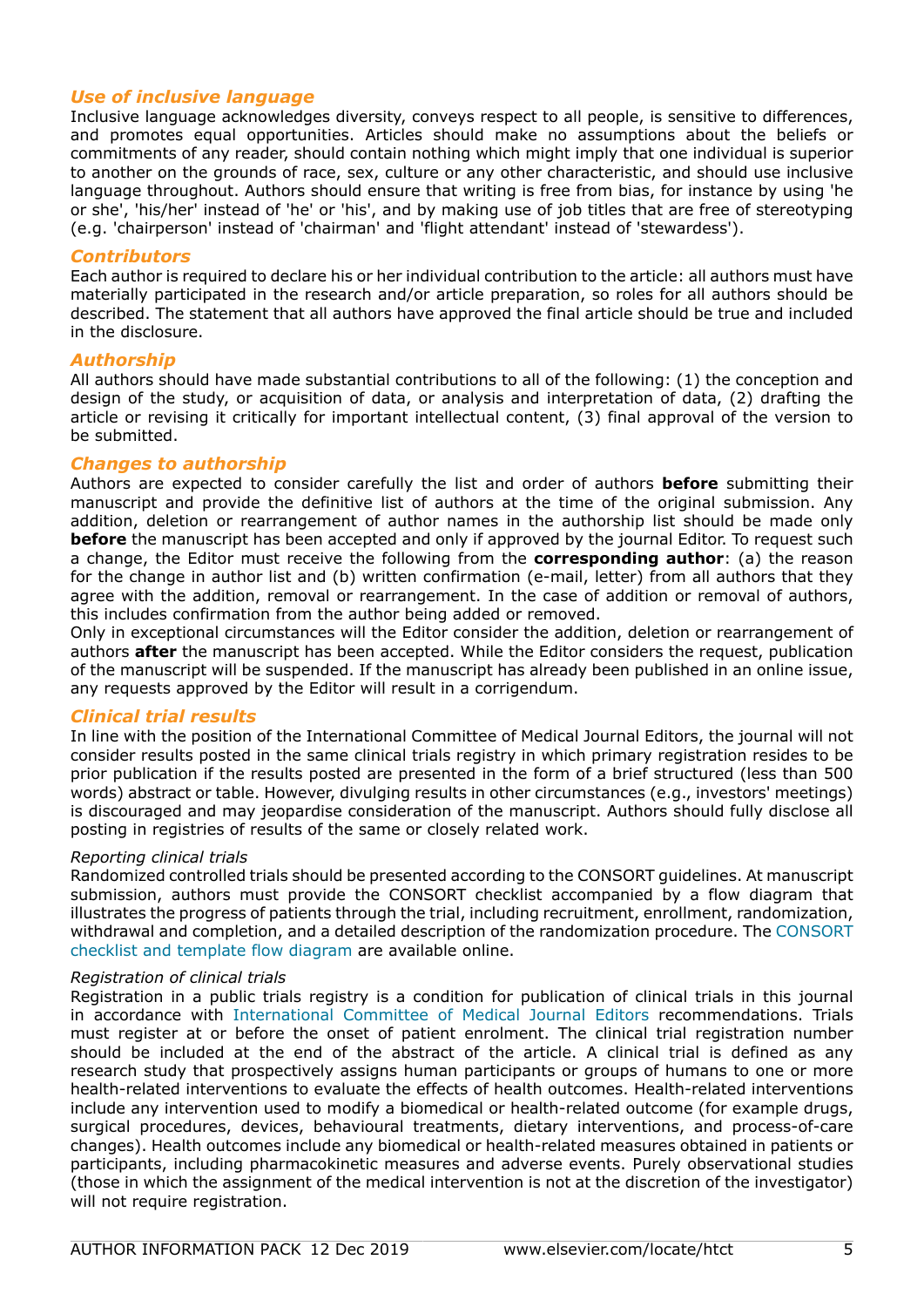## *Copyright*

Upon acceptance of an article, authors will be asked to complete a 'Journal Publishing Agreement' (see [more information](https://www.elsevier.com/copyright) on this) to assign to the Associação Brasileira de Hematologia, Hemoterapia e Terapia Celular (ABHH) the copyright in the manuscript and any tables, illustrations or other material submitted for publication as part of the manuscript (the "Article") in all forms and media (whether now known or later developed), throughout the world, in all languages, for the full term of copyright, effective when the Article is accepted for publication. An e-mail will be sent to the corresponding author confirming receipt of the manuscript together with a 'Journal Publishing Agreement' form or a link to the online version of this agreement.

## *Author rights*

As an author you (or your employer or institution) have certain rights to reuse your work. [More](https://www.elsevier.com/copyright) [information](https://www.elsevier.com/copyright).

## *Elsevier supports responsible sharing*

Find out how you can [share your research](https://www.elsevier.com/authors/journal-authors/submit-your-paper/sharing-and-promoting-your-article) published in Elsevier journals.

## *Role of the funding source*

You are requested to identify who provided financial support for the conduct of the research and/or preparation of the article and to briefly describe the role of the sponsor(s), if any, in study design; in the collection, analysis and interpretation of data; in the writing of the report; and in the decision to submit the article for publication. If the funding source(s) had no such involvement then this should be stated.

## *Open access*

This is an open access journal: all articles will be immediately and permanently free for everyone to read and download. The Associação Brasileira de Hematologia, Hemoterapia e Terapia Celular (ABHH) pays for the publishing costs incurred by the journal. Authors do not have to pay any Article Processing Charge or Open Access Publication Fee.

Every peer-reviewed research article appearing in this journal will be published open access. This means that the article is universally and freely accessible via the internet in perpetuity, in an easily readable format immediately after publication.

## Permitted third party (re)use is defined by the following [Creative Commons user licenses](https://www.elsevier.com/openaccesslicenses)

## *Creative Commons Attribution-NonCommercial-NoDerivs (CC BY-NC-ND)*

For non-commercial purposes, lets others distribute and copy the article, and to include in a collective work (such as an anthology), as long as they credit the author(s) and provided they do not alter or modify the article.

#### *Elsevier Researcher Academy*

[Researcher Academy](https://researcheracademy.elsevier.com/) is a free e-learning platform designed to support early and mid-career researchers throughout their research journey. The "Learn" environment at Researcher Academy offers several interactive modules, webinars, downloadable guides and resources to guide you through the process of writing for research and going through peer review. Feel free to use these free resources to improve your submission and navigate the publication process with ease.

## *Language (usage and editing services)*

Please write your text in good English (American or British usage is accepted, but not a mixture of these). Authors who feel their English language manuscript may require editing to eliminate possible grammatical or spelling errors and to conform to correct scientific English may wish to use the [English](http://webshop.elsevier.com/languageediting/) [Language Editing service](http://webshop.elsevier.com/languageediting/) available from Elsevier's Author Services.

## *Informed consent and patient details*

Studies on patients or volunteers require ethics committee approval and informed consent, which should be documented in the paper. Appropriate consents, permissions and releases must be obtained where an author wishes to include case details or other personal information or images of patients and any other individuals in an Elsevier publication. Written consents must be retained by the author but copies should not be provided to the journal. Only if specifically requested by the journal in exceptional circumstances (for example if a legal issue arises) the author must provide copies of the consents or evidence that such consents have been obtained. For more information, please review the [Elsevier Policy on the Use of Images or Personal Information of Patients or other Individuals.](https://www.elsevier.com/about/policies/patient-consent) Unless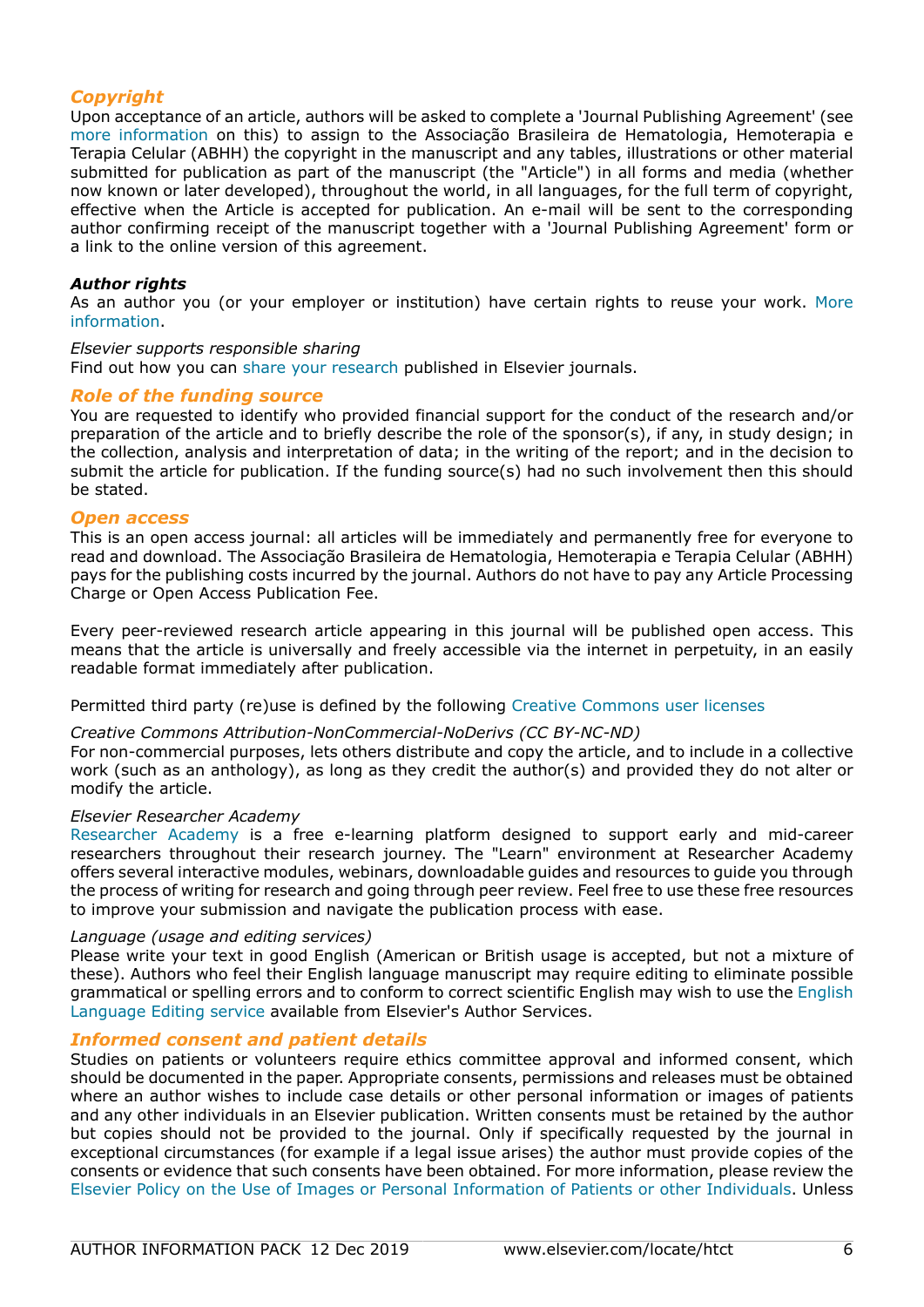you have written permission from the patient (or, where applicable, the next of kin), the personal details of any patient included in any part of the article and in any supplementary materials (including all illustrations and videos) must be removed before submission.

## *Submission*

Our online submission system guides you stepwise through the process of entering your article details and uploading your files. The system converts your article files to a single PDF file used in the peer-review process. Editable files (e.g., Word, LaTeX) are required to typeset your article for final publication. All correspondence, including notification of the Editor's decision and requests for revision, is sent by e-mail.

#### *Submit your article*

Please submit your article via https://ees.elsevier.com/htct.

## **PREPARATION**

## *Double-blind review*

This journal uses double-blind review, which means the identities of the authors are concealed from the reviewers, and vice versa. [More information](https://www.elsevier.com/reviewers/what-is-peer-review) is available on our website. To facilitate this, please include the following separately:

*Title page (with author details):* This should include the title, authors' names, affiliations, acknowledgements and any Declaration of Interest statement, and a complete address for the corresponding author including an e-mail address.

*Blinded manuscript (no author details):* The main body of the paper (including the references, figures, tables and any acknowledgements) should not include any identifying information, such as the authors' names or affiliations.

#### *Use of word processing software*

It is important that the file be saved in the native format of the word processor used. The text should be in single-column format. Keep the layout of the text as simple as possible. Most formatting codes will be removed and replaced on processing the article. In particular, do not use the word processor's options to justify text or to hyphenate words. However, do use bold face, italics, subscripts, superscripts etc. When preparing tables, if you are using a table grid, use only one grid for each individual table and not a grid for each row. If no grid is used, use tabs, not spaces, to align columns. The electronic text should be prepared in a way very similar to that of conventional manuscripts (see also the [Guide to Publishing with Elsevier\)](https://www.elsevier.com/authors/journal-authors/submit-your-paper). Note that source files of figures, tables and text graphics will be required whether or not you embed your figures in the text. See also the section on Electronic artwork.

To avoid unnecessary errors you are strongly advised to use the 'spell-check' and 'grammar-check' functions of your word processor.

## *Article structure*

#### *Subdivision - unnumbered sections*

Divide your article into clearly defined sections. Each subsection is given a brief heading. Each heading should appear on its own separate line. Subsections should be used as much as possible when crossreferencing text: refer to the subsection by heading as opposed to simply 'the text'.

#### *Introduction*

State the objectives of the work and provide an adequate background, avoiding a detailed literature survey or a summary of the results.

#### *Material and methods*

Provide sufficient details to allow the work to be reproduced by an independent researcher. Methods that are already published should be summarized, and indicated by a reference. If quoting directly from a previously published method, use quotation marks and also cite the source. Any modifications to existing methods should also be described.

#### *Results*

Results should be clear and concise.

## *Discussion*

This should explore the significance of the results of the work, not repeat them. A combined Results and Discussion section is often appropriate. Avoid extensive citations and discussion of published literature.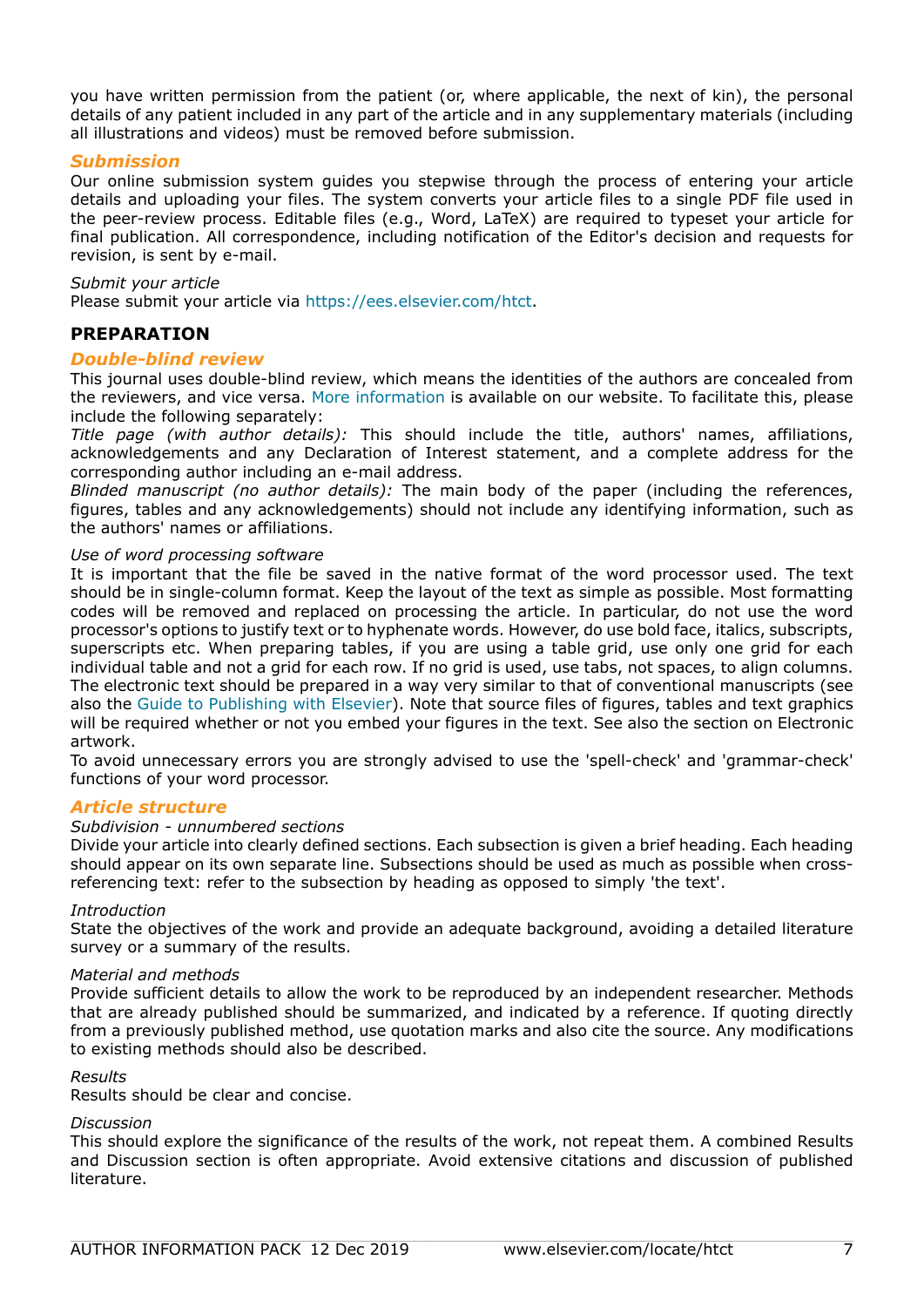## *Conclusions*

The main conclusions of the study may be presented in a short Conclusions section, which may stand alone or form a subsection of a Discussion or Results and Discussion section.

## *Essential title page information*

• *Title.* Concise and informative. Titles are often used in information-retrieval systems. Avoid abbreviations and formulae where possible.

• **Author names and affiliations, including ORCID ID.** Please clearly indicate the given name(s) and family name(s) of each author and check that all names are accurately spelled. Present the authors' affiliation addresses (where the actual work was done) below the names. Indicate all affiliations with a lower-case superscript letter immediately after the author's name and in front of the appropriate address. Provide the full postal address of each affiliation, including the country name and, if available, the e-mail address of each author. Author affiliations should be presented in decreasing hierarchical order (e.g. Harvard University, Harvard Business School, Boston, USA) and should be written as established in its own language (e.g. Universit Paris-Sorbonne; Harvard University, Universidade de So Paulo). The ORCID ID must be inserted in all authors profile. To that Click 'Change Details' to update the 'My Information' page, Select 'Link to ORCID'. The ORCID website will open in a new window: Enter your ORCID username and password. If any of the authors does not have an ORCID ID, it can be registered at https://orcid.org/register.

• *Corresponding author.* Clearly indicate who will handle correspondence at all stages of refereeing and publication, also post-publication. This responsibility includes answering any future queries about Methodology and Materials. **Ensure that the e-mail address is given and that contact details are kept up to date by the corresponding author.**

• *Present/permanent address.* If an author has moved since the work described in the article was done, or was visiting at the time, a 'Present address' (or 'Permanent address') may be indicated as a footnote to that author's name. The address at which the author actually did the work must be retained as the main, affiliation address. Superscript Arabic numerals are used for such footnotes.

## *Abstract*

A concise and factual abstract of not more than 250 words is required. For Original Articles this should be structured with background, method, main results and conclusion. For the other article types, the abstract need not be structured but should contain information illustrating the importance of the work. For clinical trials, indicate the International Clinical Trials Registry Number below the summary. Non-standard or uncommon abbreviations should be avoided in the title, abstract, and keywords, but if essential they must be defined at their first mention in the abstract itself.

The abstract should state briefly the purpose of the research, the principal results and major conclusions. An abstract is often presented separately from the article, so it must be able to stand alone. For this reason, References should be avoided, but if essential, then cite the author(s) and year(s).

## *Keywords*

Immediately after the abstract, provide a maximum of 5 keywords, which define the theme of the paper. The keywords should be based on MeSH (Medical Subject Headings) from the National Library of Medicine. Please avoid general and plural terms and multiple concepts (avoid, for example, 'and', 'of'). Be sparing with abbreviations: only abbreviations firmly established in the field may be eligible. These keywords will be used for indexing purposes.

## *Abbreviations*

Define abbreviations that are not standard in this field in a footnote to be placed on the first page of the article. Such abbreviations that are unavoidable in the abstract must be defined at their first mention there, as well as in the footnote. Ensure consistency of abbreviations throughout the article.

## *Acknowledgements*

Collate acknowledgements in a separate section at the end of the article before the references and do not, therefore, include them on the title page, as a footnote to the title or otherwise. List here those individuals who provided help during the research (e.g., providing language help, writing assistance or proof reading the article, etc.).

## *Formatting of funding sources*

List funding sources in this standard way to facilitate compliance to funder's requirements: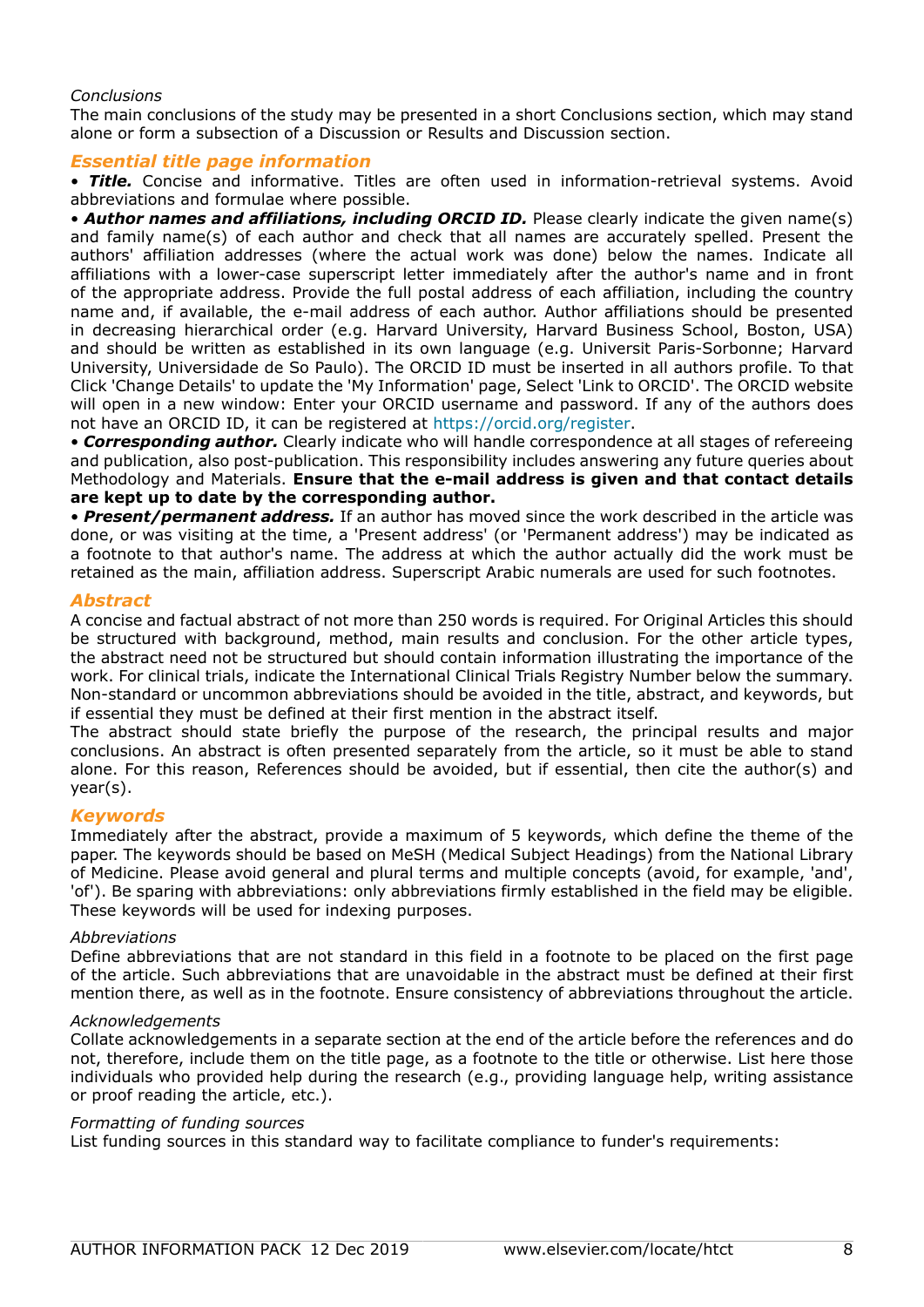Funding: This work was supported by the National Institutes of Health [grant numbers xxxx, yyyy]; the Bill & Melinda Gates Foundation, Seattle, WA [grant number zzzz]; and the United States Institutes of Peace [grant number aaaa].

It is not necessary to include detailed descriptions on the program or type of grants and awards. When funding is from a block grant or other resources available to a university, college, or other research institution, submit the name of the institute or organization that provided the funding.

If no funding has been provided for the research, please include the following sentence:

This research did not receive any specific grant from funding agencies in the public, commercial, or not-for-profit sectors.

## *Units*

Follow internationally accepted rules and conventions: use the international system of units (SI). If other units are mentioned, please give their equivalent in SI.

## *Footnotes*

Footnotes should be used sparingly. Number them consecutively throughout the article. Many word processors can build footnotes into the text, and this feature may be used. Otherwise, please indicate the position of footnotes in the text and list the footnotes themselves separately at the end of the article. Do not include footnotes in the Reference list.

## *Artwork*

## *Image manipulation*

Whilst it is accepted that authors sometimes need to manipulate images for clarity, manipulation for purposes of deception or fraud will be seen as scientific ethical abuse and will be dealt with accordingly. For graphical images, this journal is applying the following policy: no specific feature within an image may be enhanced, obscured, moved, removed, or introduced. Adjustments of brightness, contrast, or color balance are acceptable if and as long as they do not obscure or eliminate any information present in the original. Nonlinear adjustments (e.g. changes to gamma settings) must be disclosed in the figure legend.

## *Electronic artwork*

*General points*

- Make sure you use uniform lettering and sizing of your original artwork.
- Embed the used fonts if the application provides that option.

• Aim to use the following fonts in your illustrations: Arial, Courier, Times New Roman, Symbol, or use fonts that look similar.

- Number the illustrations according to their sequence in the text.
- Use a logical naming convention for your artwork files.
- Provide captions to illustrations separately.
- Size the illustrations close to the desired dimensions of the published version.
- Submit each illustration as a separate file.
- Ensure that color images are accessible to all, including those with impaired color vision.
- A detailed [guide on electronic artwork](https://www.elsevier.com/authors/author-schemas/artwork-and-media-instructions) is available.

## **You are urged to visit this site; some excerpts from the detailed information are given here.** *Formats*

If your electronic artwork is created in a Microsoft Office application (Word, PowerPoint, Excel) then please supply 'as is' in the native document format.

Regardless of the application used other than Microsoft Office, when your electronic artwork is finalized, please 'Save as' or convert the images to one of the following formats (note the resolution requirements for line drawings, halftones, and line/halftone combinations given below): EPS (or PDF): Vector drawings, embed all used fonts.

TIFF (or JPEG): Color or grayscale photographs (halftones), keep to a minimum of 300 dpi.

TIFF (or JPEG): Bitmapped (pure black & white pixels) line drawings, keep to a minimum of 1000 dpi. TIFF (or JPEG): Combinations bitmapped line/half-tone (color or grayscale), keep to a minimum of 500 dpi.

## **Please do not:**

• Supply files that are optimized for screen use (e.g., GIF, BMP, PICT, WPG); these typically have a low number of pixels and limited set of colors;

• Supply files that are too low in resolution;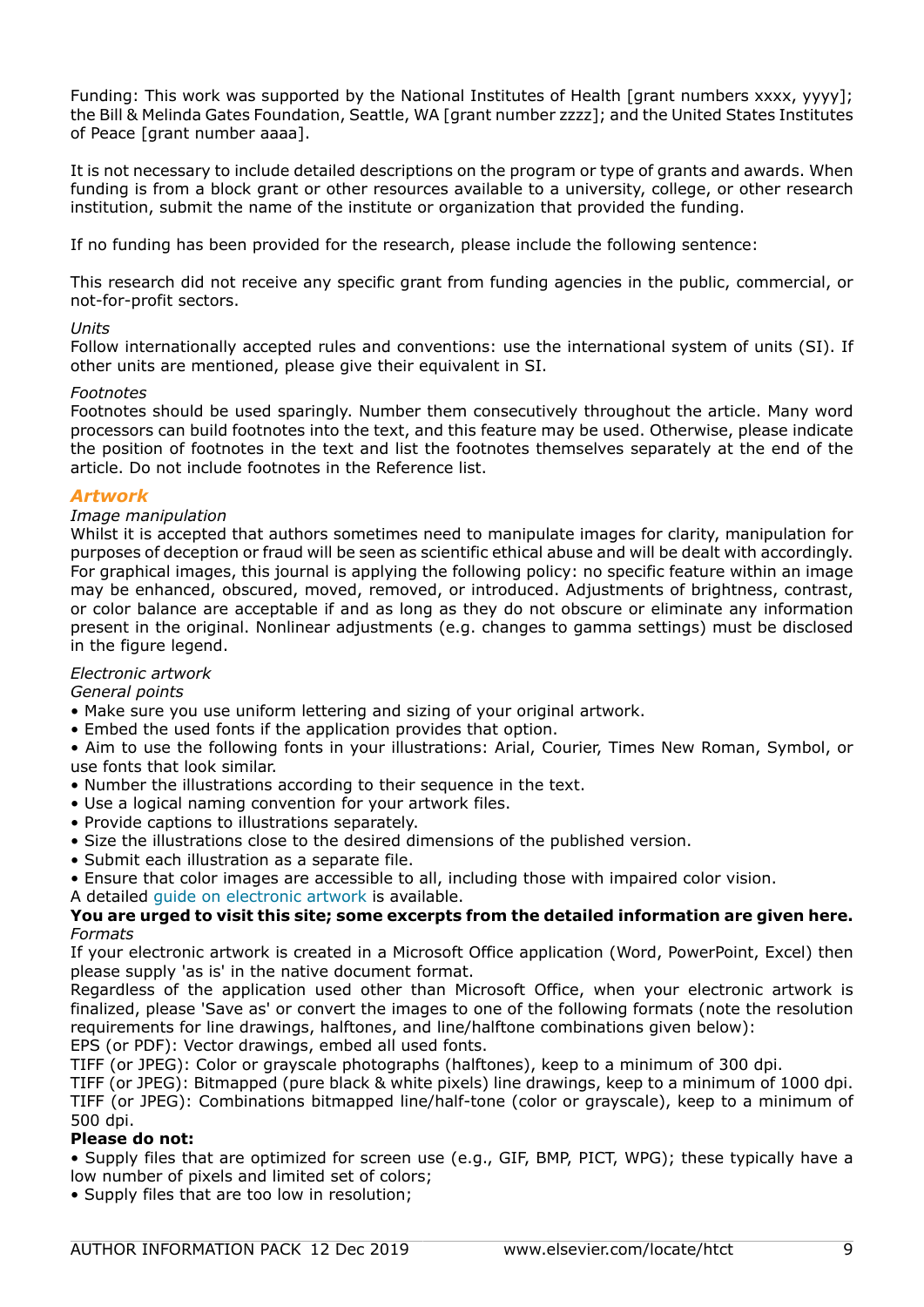• Submit graphics that are disproportionately large for the content.

## *Color artwork*

Please make sure that artwork files are in an acceptable format (TIFF (or JPEG), EPS (or PDF), or MS Office files) and with the correct resolution. If, together with your accepted article, you submit usable color figures then Elsevier will ensure, at no additional charge, that these figures will appear in color online (e.g., ScienceDirect and other sites) regardless of whether or not these illustrations are reproduced in color in the printed version.

## *Illustration services*

[Elsevier's Author Services](http://webshop.elsevier.com/illustrationservices) offers Illustration Services to authors preparing to submit a manuscript but concerned about the quality of the images accompanying their article. Elsevier's expert illustrators can produce scientific, technical and medical-style images, as well as a full range of charts, tables and graphs. Image 'polishing' is also available, where our illustrators take your image(s) and improve them to a professional standard. Please visit the website to find out more.

## *Figure captions*

Ensure that each illustration has a caption. Supply captions separately, not attached to the figure. A caption should comprise a brief title (**not** on the figure itself) and a description of the illustration. Keep text in the illustrations themselves to a minimum but explain all symbols and abbreviations used.

## *Tables*

Please submit tables as editable text and not as images. Tables can be placed either next to the relevant text in the article, or on separate page(s) at the end. Number tables consecutively in accordance with their appearance in the text and place any table notes below the table body. Be sparing in the use of tables and ensure that the data presented in them do not duplicate results described elsewhere in the article. Please avoid using vertical rules and shading in table cells.

## *References*

#### *Citation in text*

Please ensure that every reference cited in the text is also present in the reference list (and vice versa). Any references cited in the abstract must be given in full. Unpublished results and personal communications are not recommended in the reference list, but may be mentioned in the text. If these references are included in the reference list they should follow the standard reference style of the journal and should include a substitution of the publication date with either 'Unpublished results' or 'Personal communication'. Citation of a reference as 'in press' implies that the item has been accepted for publication.

## *Reference links*

Increased discoverability of research and high quality peer review are ensured by online links to the sources cited. In order to allow us to create links to abstracting and indexing services, such as Scopus, CrossRef and PubMed, please ensure that data provided in the references are correct. Please note that incorrect surnames, journal/book titles, publication year and pagination may prevent link creation. When copying references, please be careful as they may already contain errors. Use of the DOI is highly encouraged.

A DOI is guaranteed never to change, so you can use it as a permanent link to any electronic article. An example of a citation using DOI for an article not yet in an issue is: VanDecar J.C., Russo R.M., James D.E., Ambeh W.B., Franke M. (2003). Aseismic continuation of the Lesser Antilles slab beneath northeastern Venezuela. Journal of Geophysical Research, https://doi.org/10.1029/2001JB000884. Please note the format of such citations should be in the same style as all other references in the paper.

## *Web references*

As a minimum, the full URL should be given and the date when the reference was last accessed. Any further information, if known (DOI, author names, dates, reference to a source publication, etc.), should also be given. Web references can be listed separately (e.g., after the reference list) under a different heading if desired, or can be included in the reference list.

## *Data references*

This journal encourages you to cite underlying or relevant datasets in your manuscript by citing them in your text and including a data reference in your Reference List. Data references should include the following elements: author name(s), dataset title, data repository, version (where available), year, and global persistent identifier. Add [dataset] immediately before the reference so we can properly identify it as a data reference. The [dataset] identifier will not appear in your published article.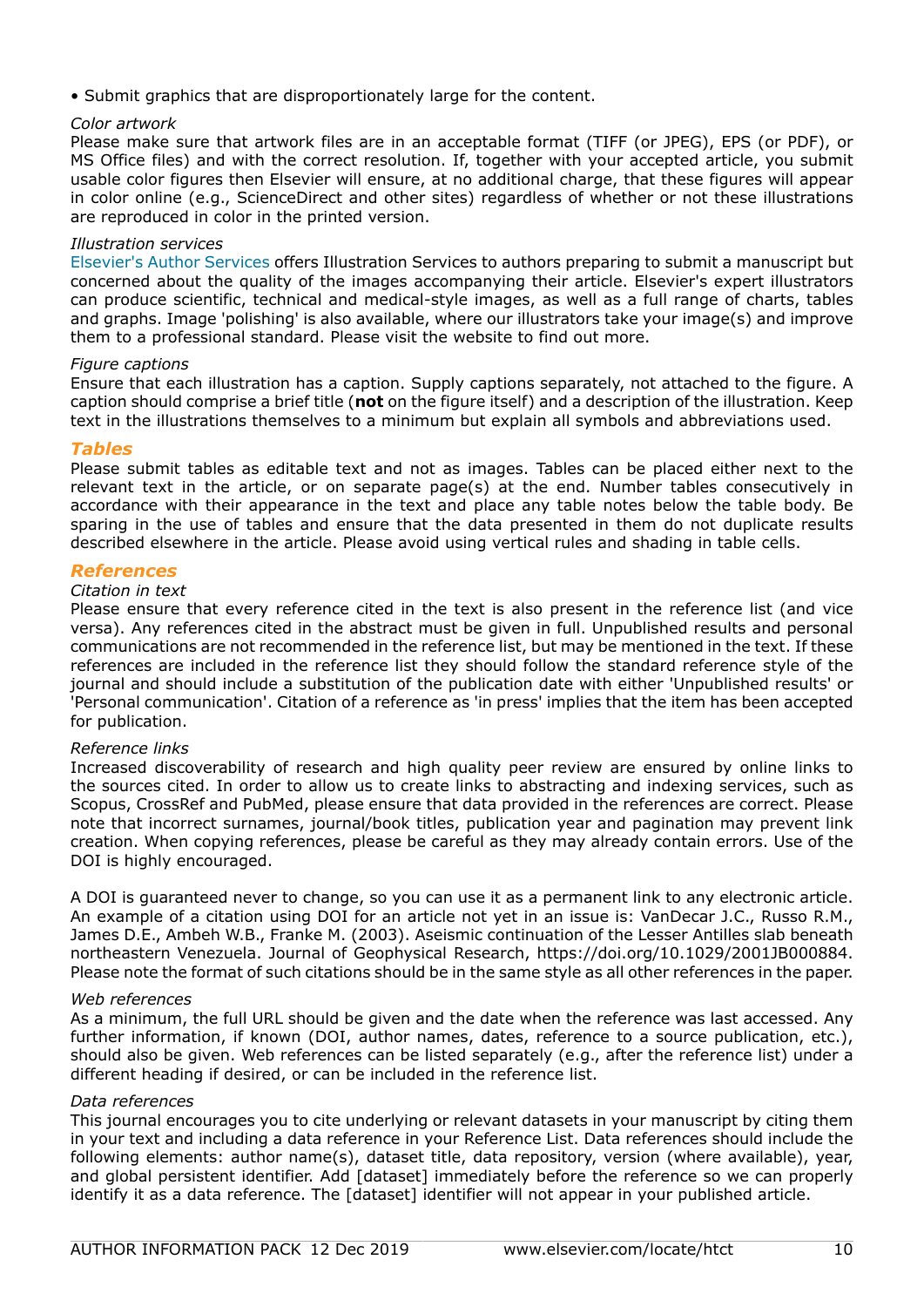## *References in a special issue*

Please ensure that the words 'this issue' are added to any references in the list (and any citations in the text) to other articles in the same Special Issue.

## *Reference style*

Indicate references by superscript numbers in the text. The actual authors can be referred to, but the reference number(s) must always be given.

References should always be numbered in the order they appear in the text. The format must be based on the Uniform Requirements for Manuscripts Submitted to Biomedical Journals guidelines proposed by the International Committee of Medical Journal Editors and updated in 2009, as follows: the titles of journals should be abbreviated following the List of Journals Indexed in Index Medicus of the National Library of Medicine (http://www.ncbi.nlm.nih.gov/sites/entrez). Cite the first six authors after which add the words et al.

## **Examples of references:**

• **Journals:** Padley DJ, Dietz AB, Gastineau DA. Sterility testing of hematopoietic progenitor cell products: a single-institution series of culture-positive rates and successful infusion of culture-positive products. Transfusion. 2007;47(4):636-43.

• **Books:** Chalmers J. Clinicians manual on blood pressure and stroke prevention. 3rd ed. London: Science Press; 2002. 70 p.

Richardson MD, Warnock DW. Fungal Infection Diagnosis and Management. 2nd ed. Oxford: Blackwell Science Ltd; 1997.249 p.

•**Book chapters:** F. Reyes. Lymphocyte differentiation. In P Solal-Cligny, N Brousse, F Reyes, C Gisselbrecht, B Coiffier. Non-Hodgkin`s Lymphomas. Paris: ditions Frison-Roche; 1993. p.19-29.

•**Annals:** Souza AM, Vaz RS, Carvalho MB, Arai Y, Hamerschilak B. Prevalncia de testes sorolgicos relacionados hepatitis B e no-A, no-B em doadores de sangue. In: 190 Congresso Brasileiro de Hematologia e Hemoterapia / 260 Congresso da Sociedade Brasileira de Hematologia e Hemoterapia; 2003 Ago 6-9; So Paulo, 2003. Anais. p.103.

•**Theses:** Sandes AF. Caracterizao imunofenotpica da diferenciao eritrocitria, granuloctica e megacaritica em pacientes com sndromes mielodisplsicas [thesis]. So Paulo: Universidade Federal de So Paulo; 2009. 126p.

### *Journal abbreviations source*

Journal names should be abbreviated according to the [List of Title Word Abbreviations.](https://www.issn.org/services/online-services/access-to-the-ltwa/)

## *Video*

Elsevier accepts video material and animation sequences to support and enhance your scientific research. Authors who have video or animation files that they wish to submit with their article are strongly encouraged to include links to these within the body of the article. This can be done in the same way as a figure or table by referring to the video or animation content and noting in the body text where it should be placed. All submitted files should be properly labeled so that they directly relate to the video file's content. . In order to ensure that your video or animation material is directly usable, please provide the file in one of our recommended file formats with a preferred maximum size of 150 MB per file, 1 GB in total. Video and animation files supplied will be published online in the electronic version of your article in Elsevier Web products, including [ScienceDirect](https://www.sciencedirect.com). Please supply 'stills' with your files: you can choose any frame from the video or animation or make a separate image. These will be used instead of standard icons and will personalize the link to your video data. For more detailed instructions please visit our [video instruction pages.](https://www.elsevier.com/authors/author-schemas/artwork-and-media-instructions) Note: since video and animation cannot be embedded in the print version of the journal, please provide text for both the electronic and the print version for the portions of the article that refer to this content.

## *Supplementary material*

Supplementary material such as applications, images and sound clips, can be published with your article to enhance it. Submitted supplementary items are published exactly as they are received (Excel or PowerPoint files will appear as such online). Please submit your material together with the article and supply a concise, descriptive caption for each supplementary file. If you wish to make changes to supplementary material during any stage of the process, please make sure to provide an updated file. Do not annotate any corrections on a previous version. Please switch off the 'Track Changes' option in Microsoft Office files as these will appear in the published version.